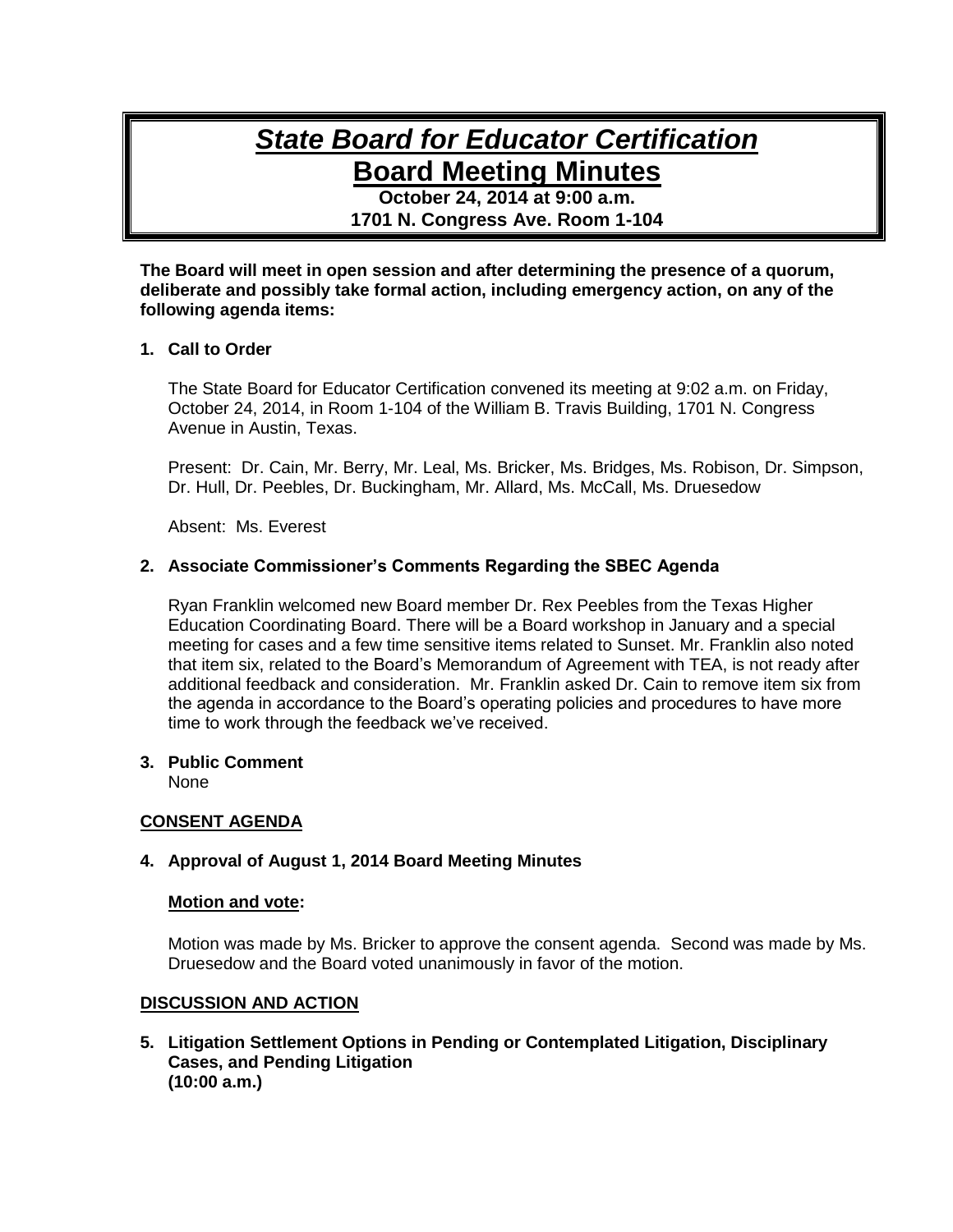*The Board may meet in closed Executive Session, pursuant to section 551.071(2) and/or 551.071(1), of the Texas Government Code, to seek legal advice regarding pending or contemplated litigation or settlement of same, and contested cases related to educator discipline and other matters arising under 19 Texas Administrative Code Chapter 249. Pursuant to section 551.102 of the Texas Government Code, any final action on matters discussed in Executive Session must be made in an open meeting.*

# *A. Contested Cases*

# *I. No Answer Defaults*

1) Docket No. 5094-EC-0614, *Texas Education Agency, Educator Leadership and Quality Division v. Justin Curtis Williams;* Action to be taken: Consideration of Issuance of Default Judgment.

Staff recommendation: Revocation

2) Docket No. 4190-EC-0514, *Texas Education Agency, Educator Leadership and Quality Division v. Joretta Phillips;* Action to be taken: Consideration of Issuance of Default Judgment.

Staff recommendation: Revocation

3) Docket No. 5086-EC-0514, *Texas Education Agency, Educator Leadership and Quality Division v. Tammy Thompson;* Action to be taken: Consideration of Issuance of Default Judgment.

Staff recommendation: Revocation

4) Docket No. 5089-EC-0514, *Texas Education Agency, Educator Leadership and Quality Division v. Isaac Cantrell;* Action to be taken: Consideration of Issuance of Default Judgment.

Staff recommendation: Revocation

5) Docket No. 5087-EC-0514, *Texas Education Agency, Educator Leadership and Quality Division v. David Allen Ponce;* Action to be taken: Consideration of Issuance of Default Judgment.

Staff recommendation: Revocation

6) Docket No. 3221-EC-0614, *Texas Education Agency, Educator Leadership and Quality Division v. Bethea B. Merritt;* Action to be taken: Consideration of Issuance of Default Judgment.

Staff recommendation: Permanent Revocation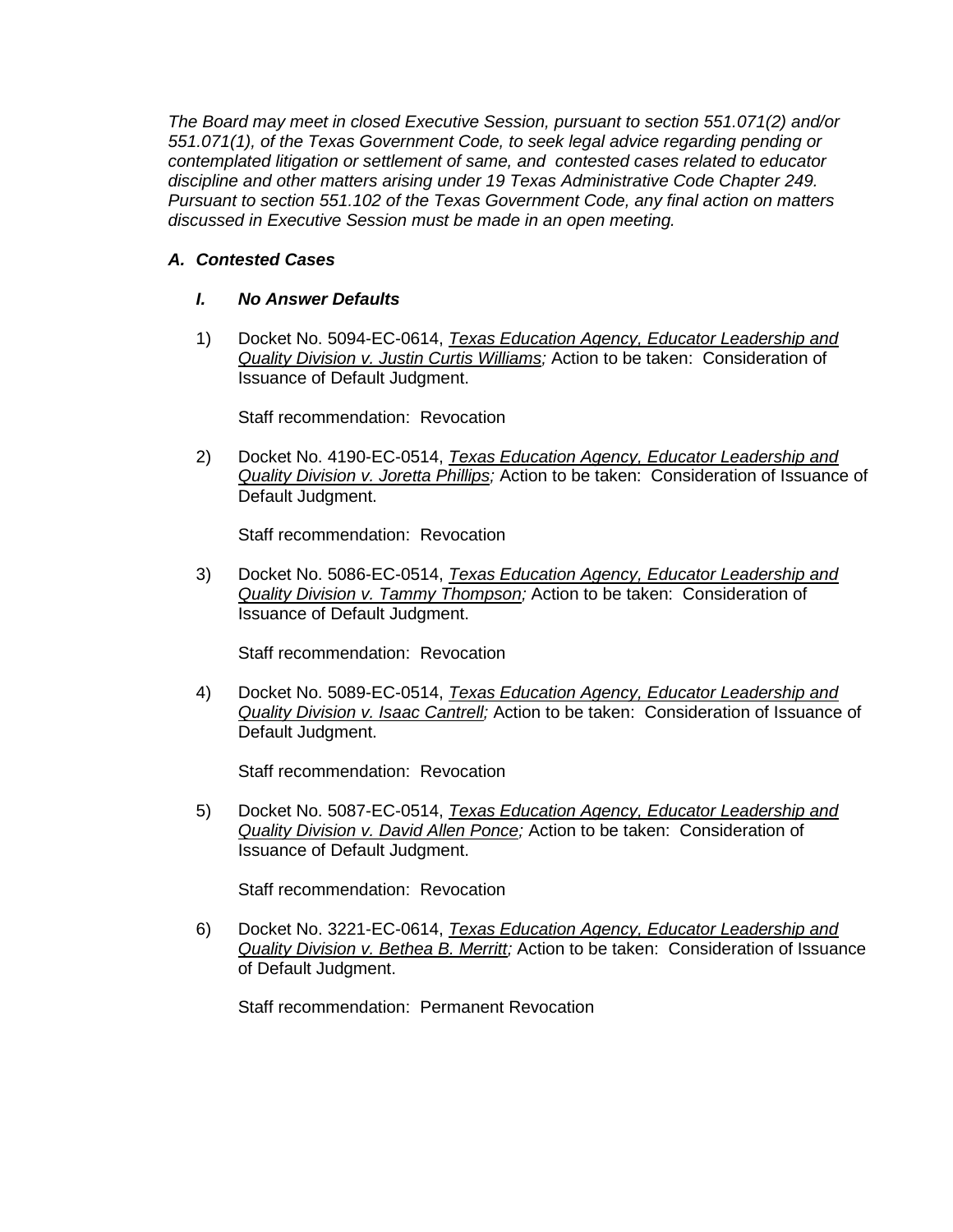7) Docket No. 3219-EC-0614, *Texas Education Agency, Educator Leadership and Quality Division v. Rita Maria Vela;* Action to be taken: Consideration of Issuance of Default Judgment.

Staff recommendation: Revocation

8) Docket No. 3218-EC-0514, *Texas Education Agency, Educator Leadership and Quality Division v. Sarah Lynn Porter;* Action to be taken: Consideration of Issuance of Default Judgment.

Staff recommendation: 4 year Suspension

9) Docket No. 3220-EC-0614, *Texas Education Agency, Educator Leadership and Quality Division v. Kevin Andrew Wheeler;* Action to be taken: Consideration of Issuance of Default Judgment.

Staff recommendation: Permanent Revocation

10) Docket No. 5092-EC-0614, *Texas Education Agency, Educator Leadership and Quality Division v. Donitta Lynn Williams;* Action to be taken: Consideration of Issuance of Default Judgment.

Staff recommendation: Revocation

11) Docket No. 5090-EC-0614, *Texas Education Agency, Educator Leadership and Quality Division v. Jason Anthony Miller;* Action to be taken: Consideration of Issuance of Default Judgment.

Staff recommendation: Revocation

12) Docket No. 4191-EC-0514, *Texas Education Agency, Educator Leadership and Quality Division v. Maria Natalia Martinez;* Action to be taken: Consideration of Issuance of Default Judgment.

Staff recommendation: Revocation

13) Docket No. 4193-EC-0714, *Texas Education Agency, Educator Leadership and Quality Division v. Cherry Fugate-Lange;* Action to be taken: Consideration of Issuance of Default Judgment.

Staff recommendation: 1 year Suspension

14) Docket No. 4189-EC-0514, *Texas Education Agency, Educator Leadership and Quality Division v. Jquanta Collins;* Action to be taken: Consideration of Issuance of Default Judgment.

Staff recommendation: Revocation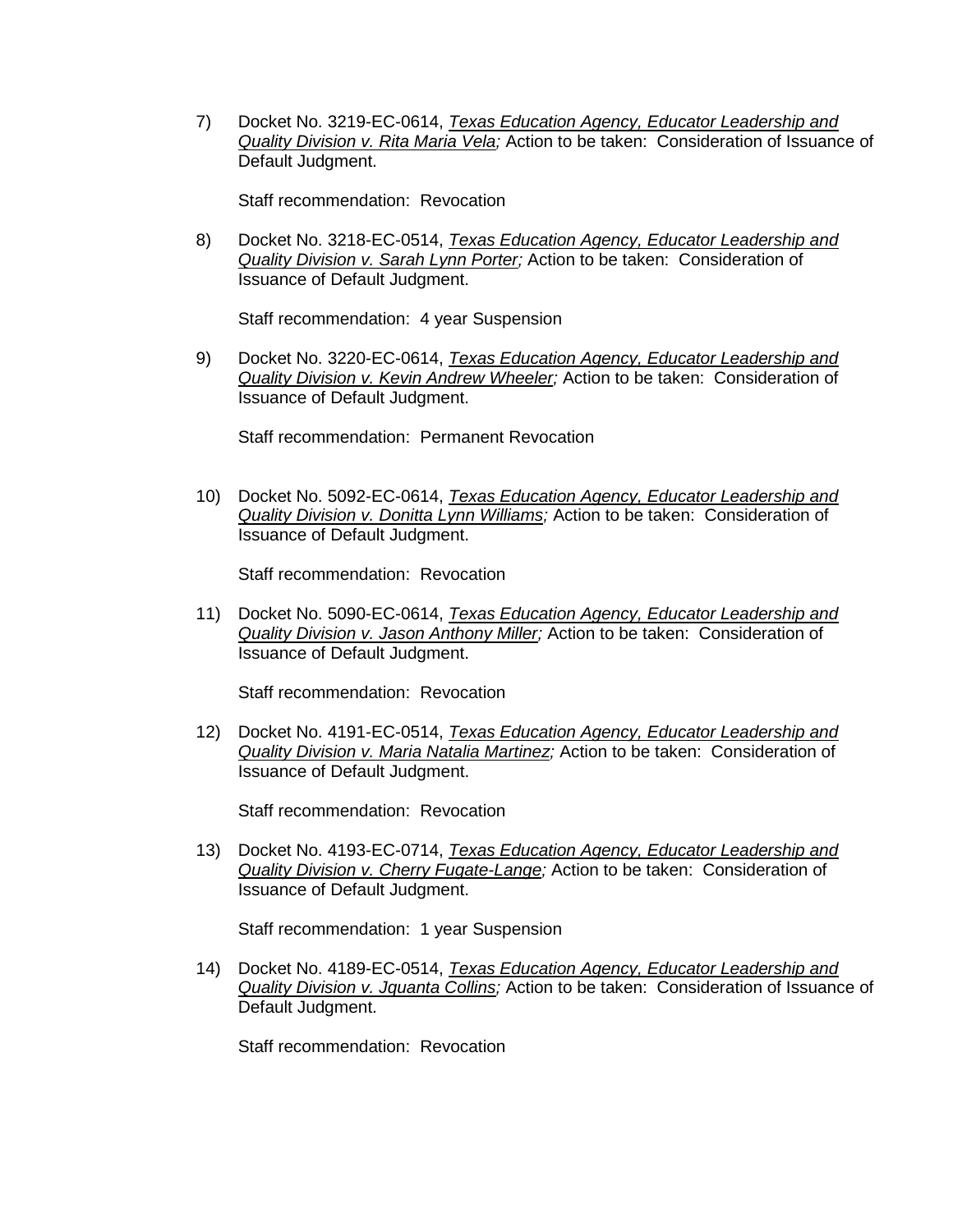15) Docket No. 4188-EC-0514, *Texas Education Agency, Educator Leadership and Quality Division v. Debra Ann Beisert;* Action to be taken: Consideration of Issuance of Default Judgment.

Staff recommendation: Revocation

16) Docket No. 3222-EC-0714, *Texas Education Agency, Educator Leadership and Quality Division v. Autumn Kee Brown;* Action to be taken: Consideration of Issuance of Default Judgment.

Staff recommendation: Permanent Revocation

17) Docket No. 5091-EC-0614, *Texas Education Agency, Educator Leadership and Quality Division v. Virginia Dawn Gibson;* Action to be taken: Consideration of Issuance of Default Judgment.

Staff recommendation: Revocation

### **Motion and vote:**

*Motion was made by Ms. Druesedow to approve staff's request for the issuance of default judgments and enter final orders consistent with staff's recommendations for each of the above numbered cases 1 - 17. Second was made by Dr. Buckingham and the Board voted unanimously in favor of the motion.*

# **II. Proposals for Decision**

18) Docket No. 701-14-3055.EC, *Texas Education Agency, Educator Leadership and Quality Division v. Aaron C. Reeves;* Action to be taken: Consideration of Proposal for Decision and Issuance of Final Order.

ALJ Recommendation: Permanent Revocation

Staff Recommendation: Permanent Revocation

#### **Motion and vote:**

*Motion was made by Ms. Robison to accept the proposal for decision and issue a final order consistent with the ALJ's recommendation of permanent revocation. Second was made by Ms. Bricker and the Board voted unanimously in favor of the motion.*

# **III. Motion for Rehearing**

19) Docket No. 5071-EC-0114, *Texas Education Agency, Educator Leadership and Quality Division v. Amadeo Alaniz, III;* Action to be taken: Consideration of Proposal for Decision and Issuance of Final Order.

Motion for rehearing was overruled by operation of law on September 25, 2014.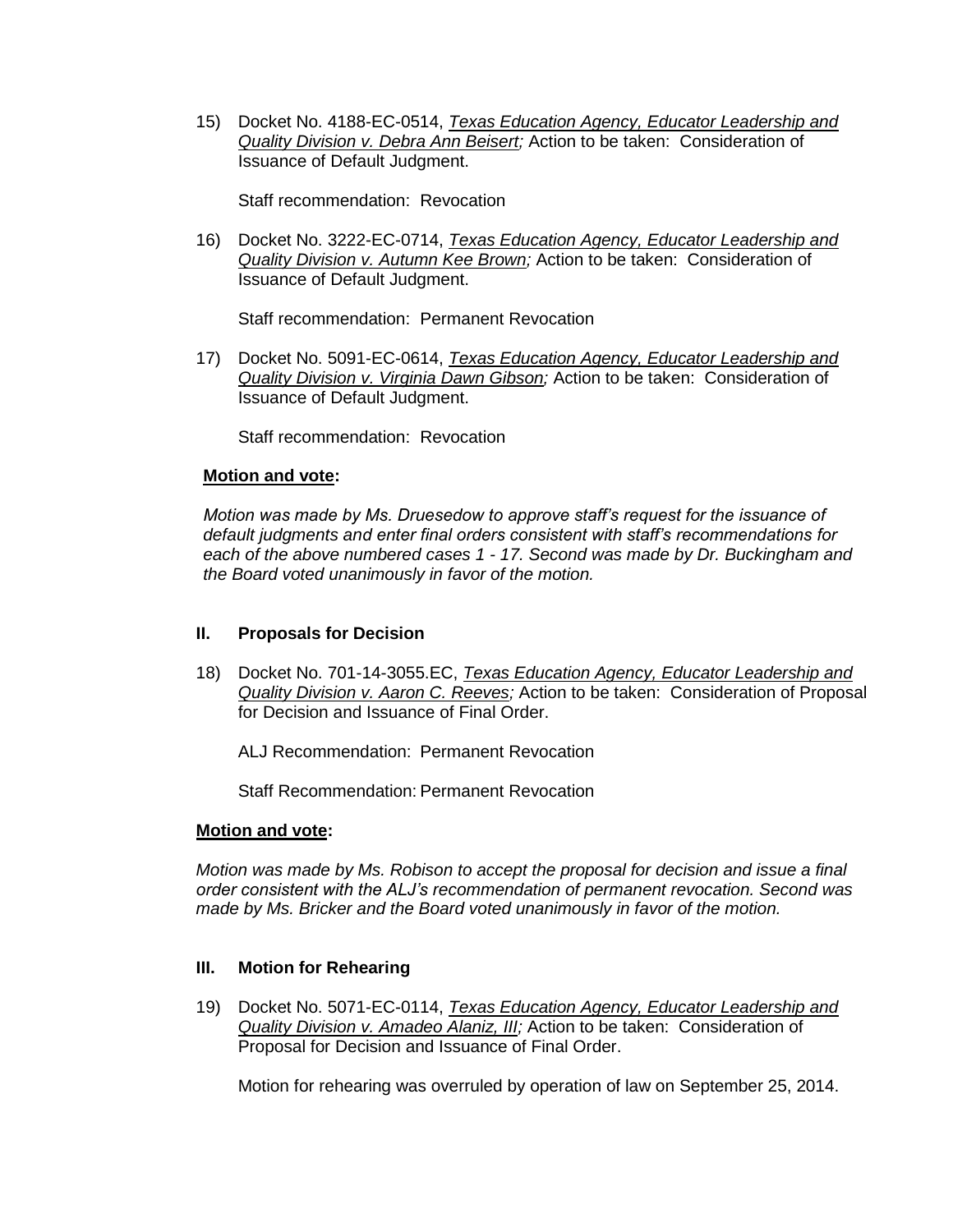# **IV. Appeals**

- 1) *State Board for Educator Certification v. Robert D. Lange*; Cause No. 03-12-00453- CV, In the Court of Appeals, Third Judicial District, Austin, Texas.
- 2) *State Board for Educator Certification v. Erasmo Montalvo*; Cause No. 03-13- 00370-CV, In the Court of Appeals, Third Judicial District, Austin, Texas.
- 3) *State Board for Educator Certification v. Erasmo Montalvo*; Cause No. 13-0537, In the Supreme Court, Austin, Texas.
- 4) *Barry Ryan Davis v. Texas Education Agency, Educator Certification and Standards*  Division; Cause No. D-1-GN-12-003413, In the 201<sup>st</sup> District Court of Travis County, Texas.
- 5) *Don Madden v. State Board for Educator Certification*; Cause No. 14-0532, In the Supreme Court of Texas.

# *B. Pending Litigation*

*The Board may discuss any other litigation arising after the date of posting or reasonably contemplated as of the date of the board meeting.*

None.

## **6. Consider and Take Appropriate Action on the Memorandum of Agreement (MOA) Between the State Board for Educator Certification (SBEC) and the Texas Education Agency (TEA)**

This item was removed from the agenda.

# **7. Consider and Take Appropriate Action on Proposed Revisions to Board Operating Policies and Procedures (BOPP)**

Mr. Franklin presented the changes to the BOPP that would add procedures regarding the webcasts of SBEC regular and special meetings, whenever feasible.

Ms. Pogue presented the remainder of the changes to the BOPP.

An amendment was made to delete a reference to the Code of Ethics Committee in Section IV, item 10 a (1).

# **Motion and vote:**

*Motion was made by Mr. Allard to approve the proposed revisions to the State Board for Educator Certification Board Operating Policies and Procedures with a modification to delete a reference to the Code of Ethics Committee in Section IV, item 10, a(1). Second was made by Ms. McCall and the Board voted unanimously in favor of the motion.*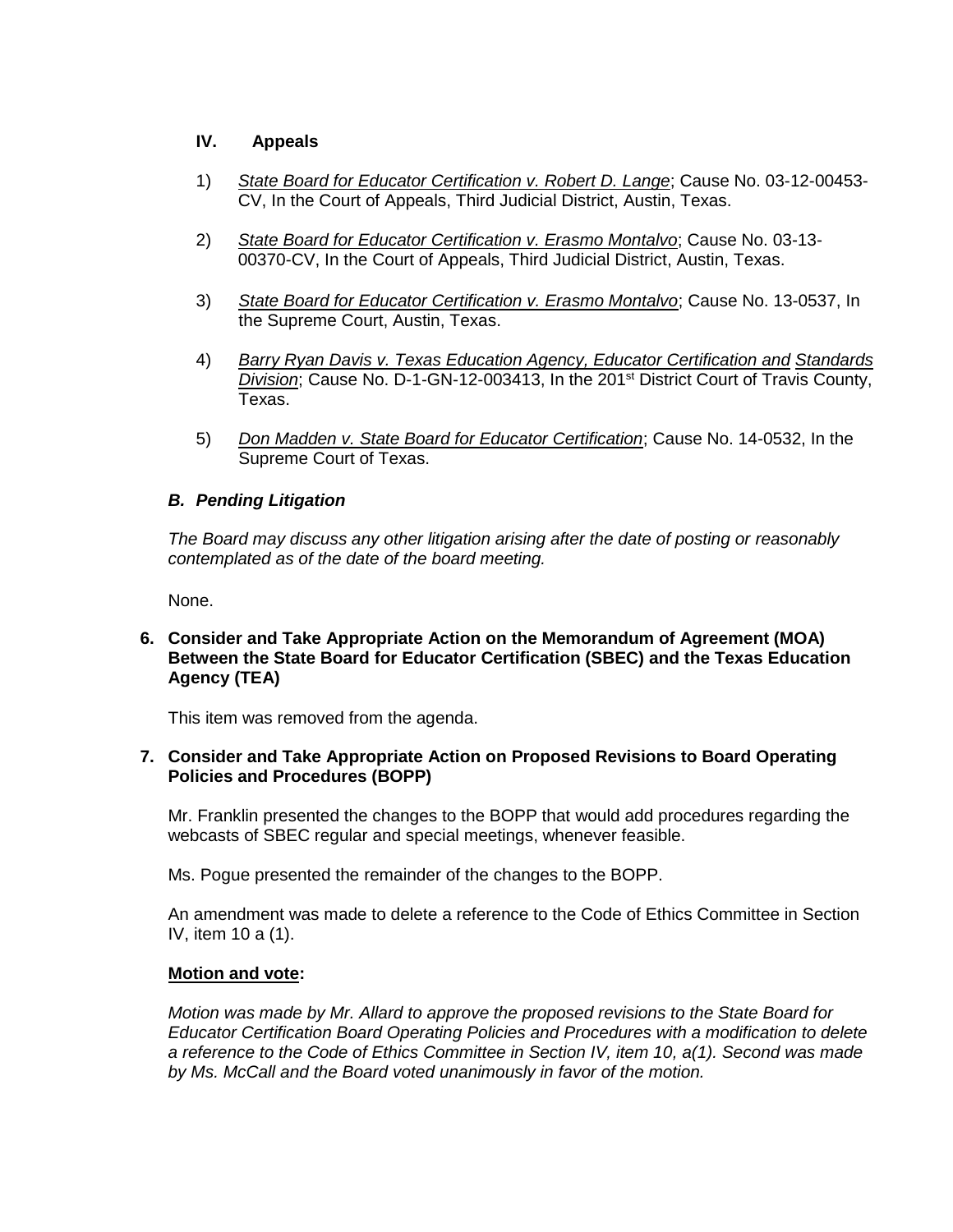## **8. Consider and Take Appropriate Action on 2015-2018 Rule Review Plan for State Board for Educator Certification Rules**

Ms. Pogue presented the proposed four-year rule review plan for SBEC rules.

## **Motion and vote:**

*Motion was made by Ms. Bricker to approve the proposed 2015-2018 Rule Review Plan for State Board for Educator Certification Rules. Second was made by Dr. Buckingham and the Board voted unanimously in favor of the motion.*

#### **9. Adoption of Proposed Amendments to 19 TAC Chapter 231, Requirements for Public School Personnel Assignments, Subchapter B, Prekindergarten-Grade 6 Assignments, and Subchapter C, Grades 6-8 Assignments**

Ms. Cook presented this item to the Board. The proposed amendments would make changes to the assignment rules, adding new core subjects certificates where appropriate.

# **Motion and vote:**

*Motion was made by Ms. Robison to approve for adoption, subject to State Board of Education review, the proposed amendments to 19 TAC Chapter 231, Requirements for Public School Personnel Assignments, Subchapter B, Prekindergarten-Grade 6 Assignments, and Subchapter C, Grades 6-8 Assignments, with an effective date of 20 days after filing the adoption notice with the Texas Register. Second was made by Dr. Hull and the Board voted unanimously in favor of the motion.*

### **10. Adoption of Proposed Amendments to 19 TAC Chapter 233, Categories of Classroom Teaching Certificates, §§233.1, 233.2, 233.6, 233.7, and 233.13**

Ms. Cook presented this item to the Board. The proposed amendments would add new certificates for Core Subjects: Early Childhood-Grade 6 and Core Subjects: Grades 4-8 and add deadlines for completion and submission requirements for the last group of Generalist certificates the SBEC will issue. The proposed amendments would also remove language relating to expiration of certain sections of the rule, provide deadlines for completion and submission requirements for the last group of Agricultural Science and Technology: Grades 6-12 and Business Education: Grades 6-12 certificates the SBEC will issue and update administrative rule references.

#### **Motion and vote:**

*Motion was made by Dr. Buckingham to approve for adoption, subject to State Board of Education review, the proposed amendments to 19 TAC Chapter 233, Categories of Classroom Teaching Certificates, §§233.1, General Authority; 233.2, Generalist; 233.6, Bilingual Education; 233.7, English as a Second Language; and 233.13, Career and Technical Education (Certificates not requiring experience and preparation in a skill area), with an effective date of 20 days after filing the adoption notice with the Texas Register. Second was made by Mr. Allard and the Board voted unanimously in favor of the motion.*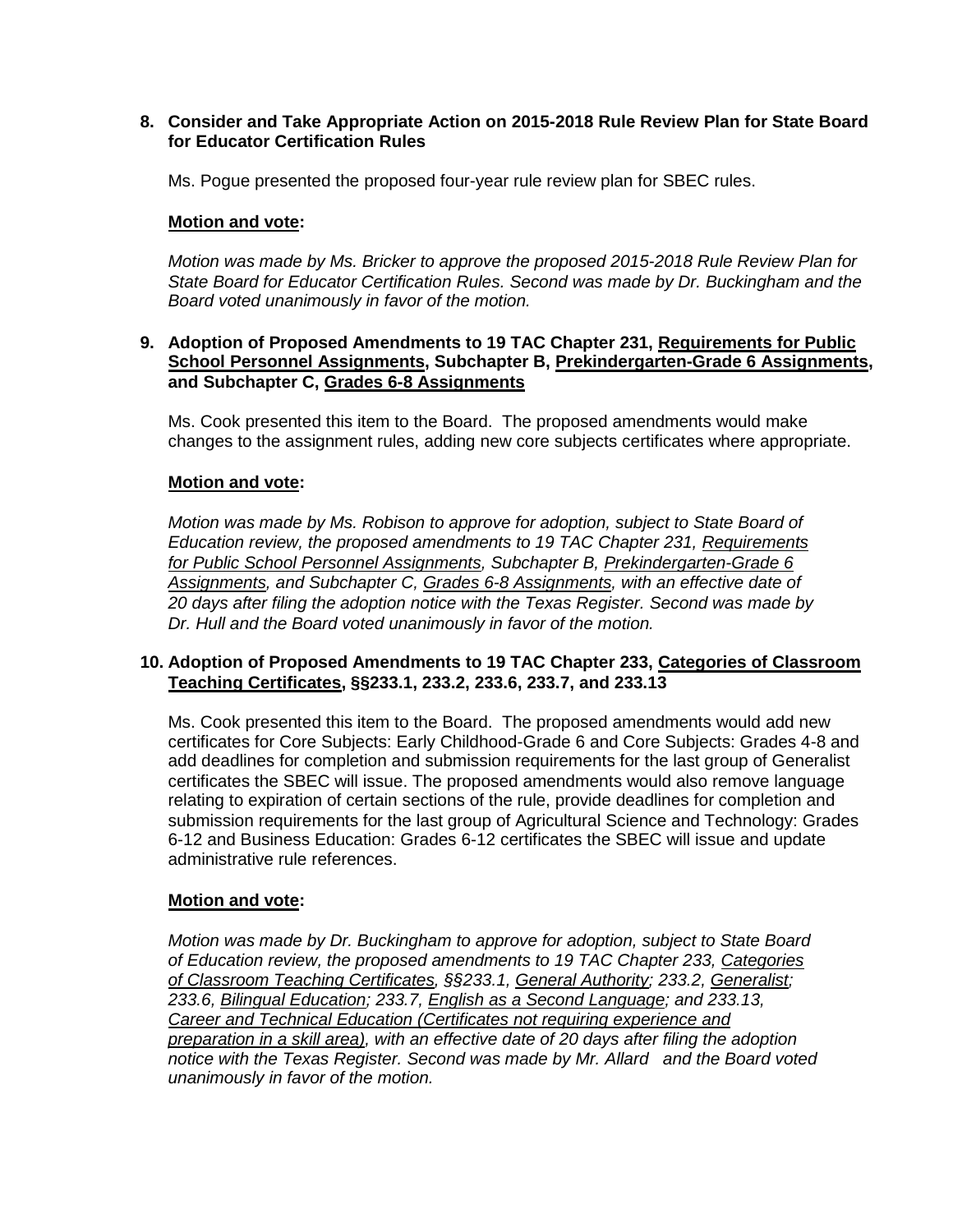# **11. Adoption of Proposed Amendments to 19 TAC Chapter 249, Disciplinary Proceedings, Sanctions, and Contested Cases, Subchapter B, Enforcement Actions and Guidelines, §249.15, Disciplinary Action by State Board for Educator Certification, and §249.16, Eligibility of Persons with Criminal Convictions for a Certificate under Texas Occupations Code, Chapter 53**

Mr. Byer presented this item to the Board. The proposed amendments would conform 19 TAC §249.15 to the proposed amendments approved by the SBEC to 19 TAC Chapter 229, Accountability System for Educator Preparation Programs, and clarify in 19 TAC §249.16 that multiple statutory provisions provide the basis for certification actions based on criminal history. Substitute rule text and updated summary of public comments and responses were provided.

# **Motion and vote:**

*Motion was made by Dr. Hull to approve for adoption, subject to State Board of Education review, the proposed amendments to 19 TAC Chapter 249, Disciplinary Proceedings, Sanctions, and Contested Cases, Subchapter B, Enforcement Actions and Guidelines, §249.15, Disciplinary Action by State Board for Educator Certification, and §249.16, Eligibility of Persons with Criminal Convictions for a Certificate under Texas Occupations Code, Chapter 53, as amended, with an effective date of 20 days after filing the adoption notice with the Texas Register. Second was made by Mr. Allard and the Board voted unanimously in favor of the motion.*

# **12. Update and Discussion of Core Subjects EC-6 and Core Subjects 4-8 Tests**

Public comment was provided by Catheryn Weitman of Texas A&M International University and Oscar Castro, speaking on his own behalf.

Ms. Cook presented this item to update the Board on the new Core Subjects EC-6 and Core Subjects 4-8 tests scheduled for implementation in January 2015.

# **13. Consider and Take Appropriate Action on Passing Standards for Core Subjects EC-6 and Core Subjects 4-8 Tests**

Ms. Cook presented the committee-recommended passing standards for the new Core Subjects EC-6 and Core Subjects 4-8 tests to the Board.

# **Motion and vote:**

*Motion was made by Ms. McCall to approve the passing standards for each subject area of the new Core Subjects EC-6 and Core Subjects 4-8 examinations, which will allow candidates in educator preparation programs to meet proficiency requirements for certification. Second was made by Ms. Bricker and the Board voted unanimously in favor of the motion.*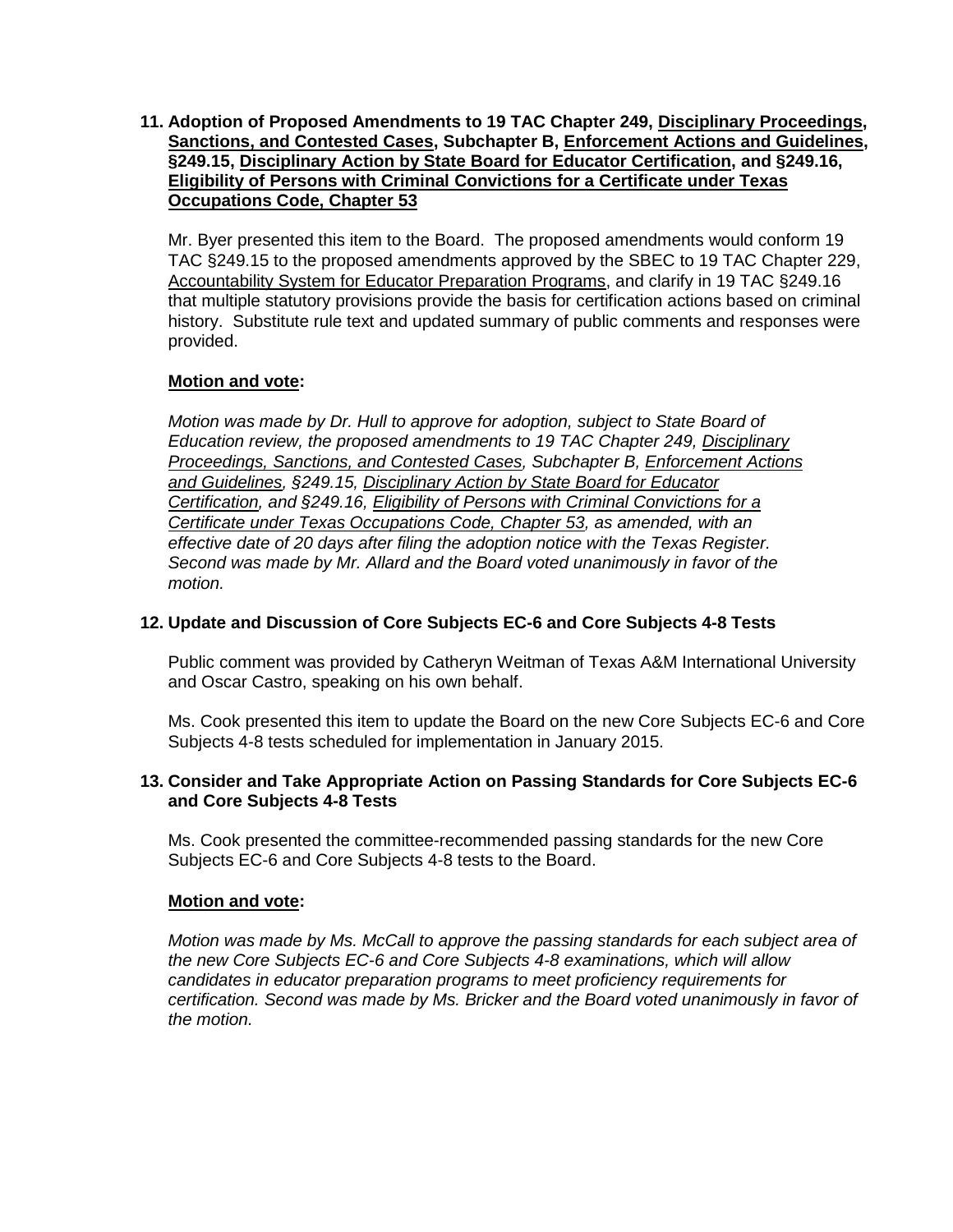**14. Proposed Amendments to 19 TAC Chapter 229, Accountability System for Educator Preparation Programs, §229.9, Fees for Educator Preparation Program Approval and Accountability, and Chapter 230, Professional Educator Preparation and Certification, Subchapter G, Certificate Issuance Procedures, §230.101, Schedule of Fees for Certification Services**

Dr. Miller presented this item to the Board. The proposed amendments would adjust certain fees to more adequately cover costs and increase the equity of fees across different types of fee payers.

# **Motion and vote:**

*Motion was made by Ms. McCall to approve the proposed amendments to 19 TAC Chapter 229, Accountability System for Educator Preparation Programs, §229.9, Fees for Educator Preparation Program Approval and Accountability, and Chapter 230, Professional Educator Preparation and Certification, Subchapter G, Certificate Issuance Procedures, §230.101, Schedule of Fees for Certification Services, to be published as proposed with the Texas Register. Second was made by Ms. Robison and to Board voted unanimously in favor of the motion.*

## **15. Proposed New 19 TAC Chapter 228, Requirements for Educator Preparation Programs, §228.70, Complaints and Investigations**

Public comment was provided by Diann Huber of iTeachTexas.

Dr. Miller presented this item to the Board. The proposed new rule would establish procedures for filing a complaint against an educator preparation program (EPP), impose specific responsibilities on an EPP regarding complaints, and establish the consequences if an EPP is found to be in violation of SBEC rules and/or state or federal statutes. Substitute rule text was provided.

# **Motion and vote:**

*Motion was made by Dr. Hull to move forward with proposed changes following the second of the motion. Second was made by Ms. Druesedow.*

*Motion was made by Dr. Hull to postpone consideration of item 15 until after completion of item 23. Second was made by Mr. Allard and the Board voted unanimously in favor of the motion.*

Dr. Cain called item 15 back into order for consideration for the Board to discuss and give suggestions to staff.

Dr. Hull suggested in proposed new 19 TAC §228.70-(a), regarding any interested party, to limit it to parties who would have a legitimate cause to bring a complaint forward such as an applicant into a program, a candidate for certification, or a person who is an administrator in a school. In proposed new 19 TAC §228.70-(b), Dr. Hull suggested a two-year statute of limitations. Dr. Hull also suggested that sanctions be kept simple and stated. Ms. Moriaty explained that the sanctioning processes that are available to the Board are stated in 19 TAC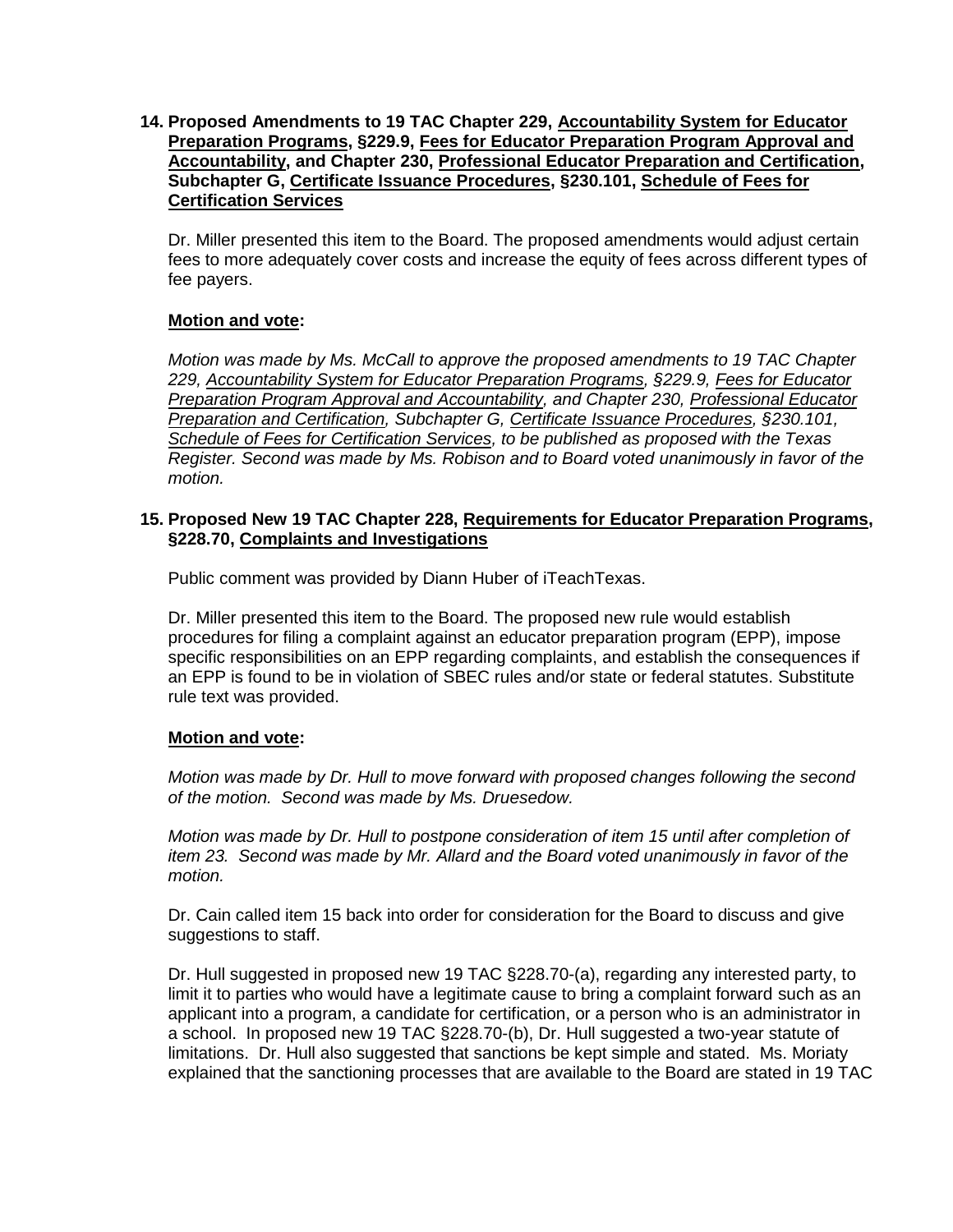§229.5 and §229.6. In response to Dr. Miller the Board agreed with language in §228.70-(b) that TEA staff would not act on a complaint until a grievance is completed at the EPP level.

By unanimous consent, the Board postponed this item until later in the agenda.

Discussion on this item resumed after item 23. Dr. Miller detailed the changes requested by the Board.

## **Motion and vote:**

*Motion was made by Dr. Buckingham to propose new 19 TAC Chapter 228, Requirements for Educator Preparation Programs, §228.70, Complaints and Investigation Procedures as amended, including deletion of "in Texas" in subsection (a). Second was made by Mr. Allard and the Board voted unanimously in favor of the amendment.*

*The Board voted on the main motion and the Board voted unanimously in favor of the motion.*

#### **16. Proposed Amendments to 19 TAC Chapter 229, Accountability System for Educator Preparation Programs, §229.4, Determination of Accreditation Status, §229.5, Accreditation Sanctions and Procedures, and §229.6, Continuing Approval**

Public comment was provided by Diann Huber of iTeachTexas.

Recess at 11:03 a.m. Reconvene at 11:08 a.m.

Dr. Miller presented this item to the Board. The proposed amendments would add the proposed complaints and investigations procedures in rule. Substitute rule text was provided.

# **Motion and vote:**

*Motion was made by Dr. Hull to approve the proposed amendments to 19 TAC Chapter 229, Accountability System for Educator Preparation Programs, §229.4, Determination of Accreditation Status, §229.5, Accreditation Sanctions and Procedures, and §229.6, Continuing Approval, as amended, to be published as proposed with the Texas Register. Second was made by Mr. Allard and the Board voted unanimously in favor of the motion.*

### **17. Proposed Revisions to 19 TAC Chapter 231, Requirements for Public School Personnel Assignments, Subchapter E, Grades 9-12 Assignments**

Ms. Cook presented this item to the Board. The proposed revisions would clarify the appropriate credential for placement in a particular teaching assignment and ensure alignment with changes to public school curriculum as a result of House Bill 5, 83rd Texas Legislature, Regular Session, 2013.

#### **Motion and vote:**

*Motion was made by Ms. Robison to approve the proposed revisions to 19 TAC Chapter 231, Requirements for Public School Personnel Assignments, Subchapter E,*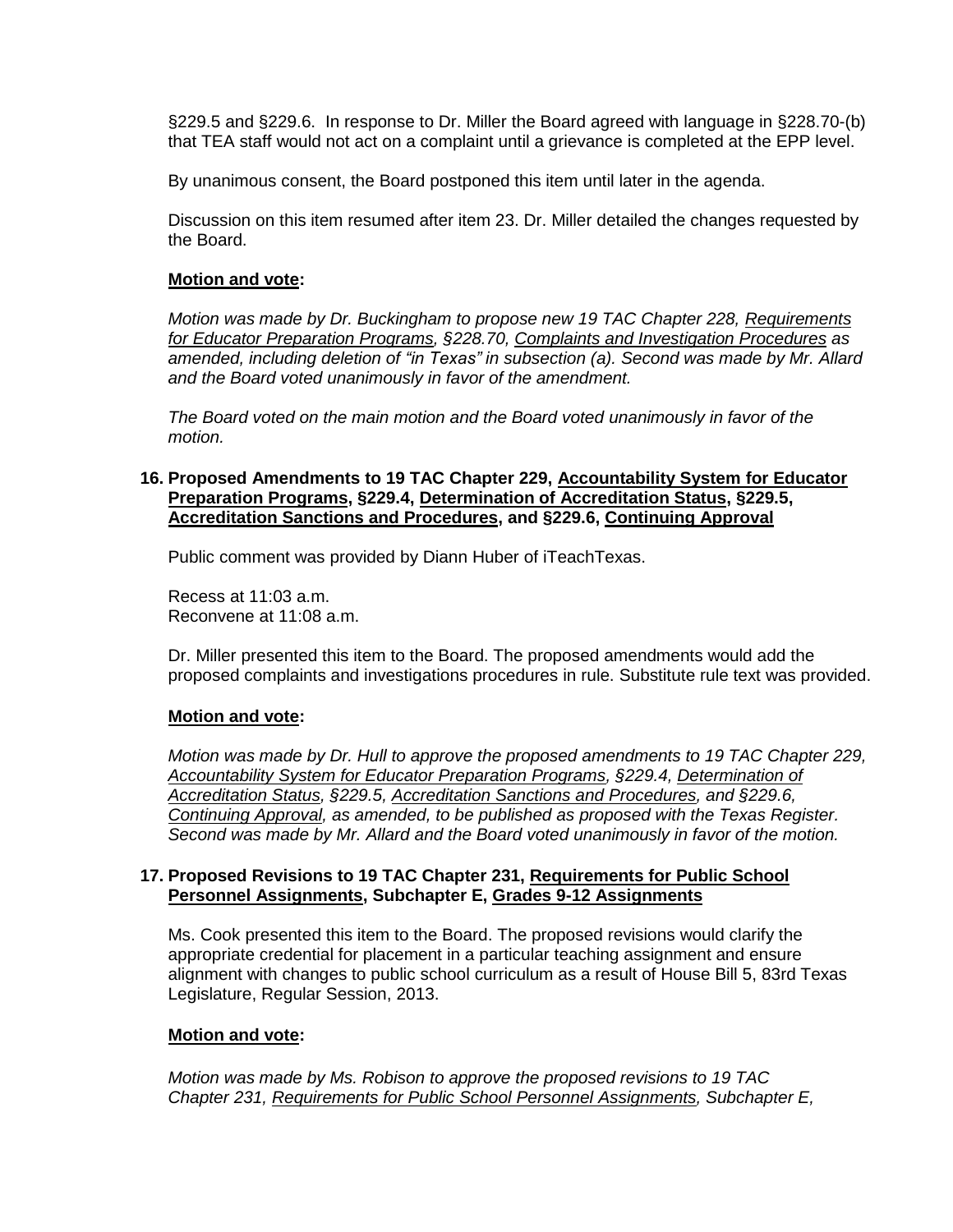*Grades 9-12 Assignments, to be published as proposed with the Texas Register. Second was made by Ms. Bricker and the Board voted unanimously in favor of the motion.*

# **18. Proposed Amendments to 19 TAC Chapter 233, Categories of Classroom Teaching Certificates, §§233.3, 233.4, 233.5, and 233.14**

Ms. Cook presented this item to the Board. The proposed amendments would add deadlines for completion and submission requirements for specific Grades 8-12 certificates.

# **Motion and vote:**

*Motion was made by Ms. Robison to approve the proposed amendments to 19 TAC Chapter 233, Categories of Classroom Teaching Certificates, §233.3, English Language Arts and Reading; Social Studies; §233.4, Mathematics; Science; §233.5, Technology Applications and Computer Science; and §233.14, Career and Technical Education (Certificates requiring experience and preparation in a skill area), to be published as proposed with the Texas Register. Second was made by Ms. Druesedow and the Board voted unanimously in favor of the motion.*

# **19. Proposed Review and Discussion of 19 TAC Chapter 241**, **Principal Certificate**

Mr. Regal presented this item to the Board. Mr. Regal discussed the review process and gave an update on the work of stakeholders.

## **Motion and vote:**

*Motion was made by Ms. Robison to approve the proposed review of 19 TAC Chapter 241, Principal Certificate, to be published as proposed with the Texas Register. Second was made by Dr. Hull and the Board voted unanimously in favor of the motion.*

# **20. Proposed Review and Discussion of 19 TAC Chapter 242, Superintendent Certificate**

Mr. Regal presented this item to the Board. Mr. Regal discussed the review process and gave an update on the work of stakeholders.

# **Motion and vote:**

*Motion was made Ms. Bricker approve the proposed review of 19 TAC Chapter 242, Superintendent Certificate, to be published as proposed with the Texas Register. Second was made by Ms. Druesedow and the Board voted unanimously in favor of the motion.*

# **21. Update on Proposed Revisions to 19 TAC Chapter 227, Provisions for Educator Preparation Candidates**

Mr. Franklin presented this item to the Board. Mr. Franklin reported that the State Board of Education (SBOE) reviewed and rejected the proposed revisions at its September 2014 meeting.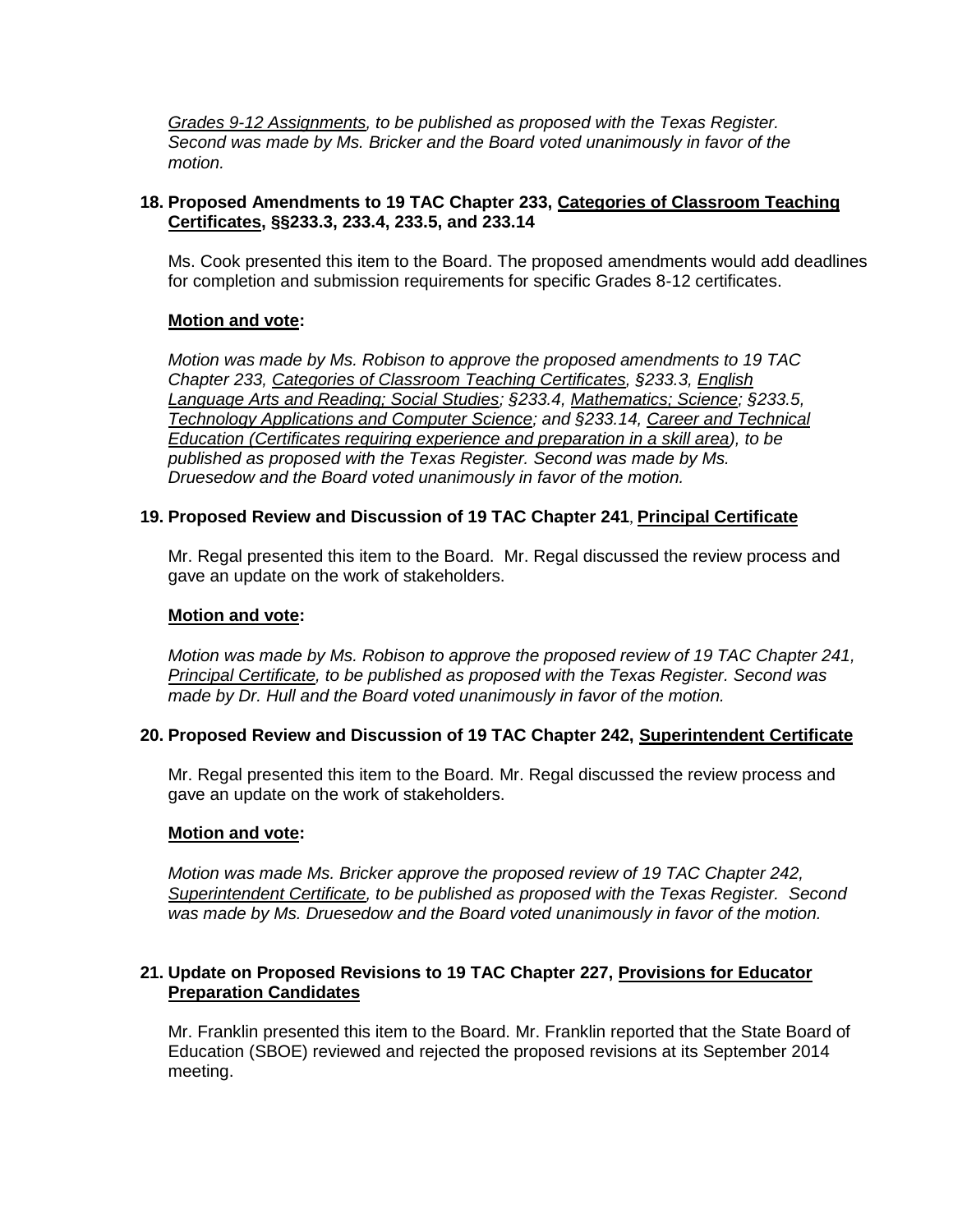The Board requested that this item be added to the March 2015 agenda for further discussion and possible action.

#### **22. Discussion of 19 TAC Chapter 230, Professional Educator Preparation and Certification, Subchapter D, Types and Classes of Certificates Issued, §230.37, Probationary Certificates, and Subchapter F, Permits, §230.77, Specific Requirements for Initial Emergency Permits**

Ms. Cook presented this item to the Board. Ms. Cook informed the Board that TEA staff will be conducting stakeholder meetings to gather input regarding rules pertaining to probationary certificates and emergency permits.

Recess at 12:05 p.m. Reconvene at 12:20 p.m.

#### **23. Discussion of 19 TAC Chapter 239, Student Services Certificates, Subchapter B, School Librarian Certificate, §239.60, Requirements for the Issuance of the Standard School Librarian Certificate**

Ms. Cook presented this item to the Board. Ms. Cook informed the Board that TEA staff will be conducting stakeholder meetings to gather input regarding rules pertaining to the Standard School Librarian Certificate. Ms. Cook notes that an update will be provided at the March 2015 meeting.

#### **24. Sunset Matters**

Mr. Franklin updated the Board on the upcoming Sunset Commission public hearing on November 12 and 13, 2014. The Sunset Commission will receive testimony but will not vote on the report until December 10, 2014.

The Legislative Committee discussed having an official Board statement on the Sunset staff report. Mr. Allard, chair of the Legislative Committee has prepared a statement for your consideration and read the statement into the record for the Board. A minor change was made to the language.

Few professions have more impact than the education of Texas children. And no one has more appreciation of this than the professional Texas educator. That is why we, the State Board for Educator Certification, are opposed to the dissolution of this Board and its subsequent incorporation into the TEA, as proposed in the report of the 2014 Sunset Commission. In our view, this runs counter to both professional practice and citizen oversight of state government. The teachers of Texas deserve to have a voice in the regulation of the profession, as is the case with every other profession in the state.

The teaching of the young people of Texas is a mission that is held closely to the members of this profession and to this Board. The teachers and administrators of this state are vigilant and responsive to the needs of the students and the demands of the profession. To remove that oversight power from a teacher-citizen Board such as SBEC is not only damaging to the professional status of educators statewide, but also detrimental to the children of Texas. We maintain that this